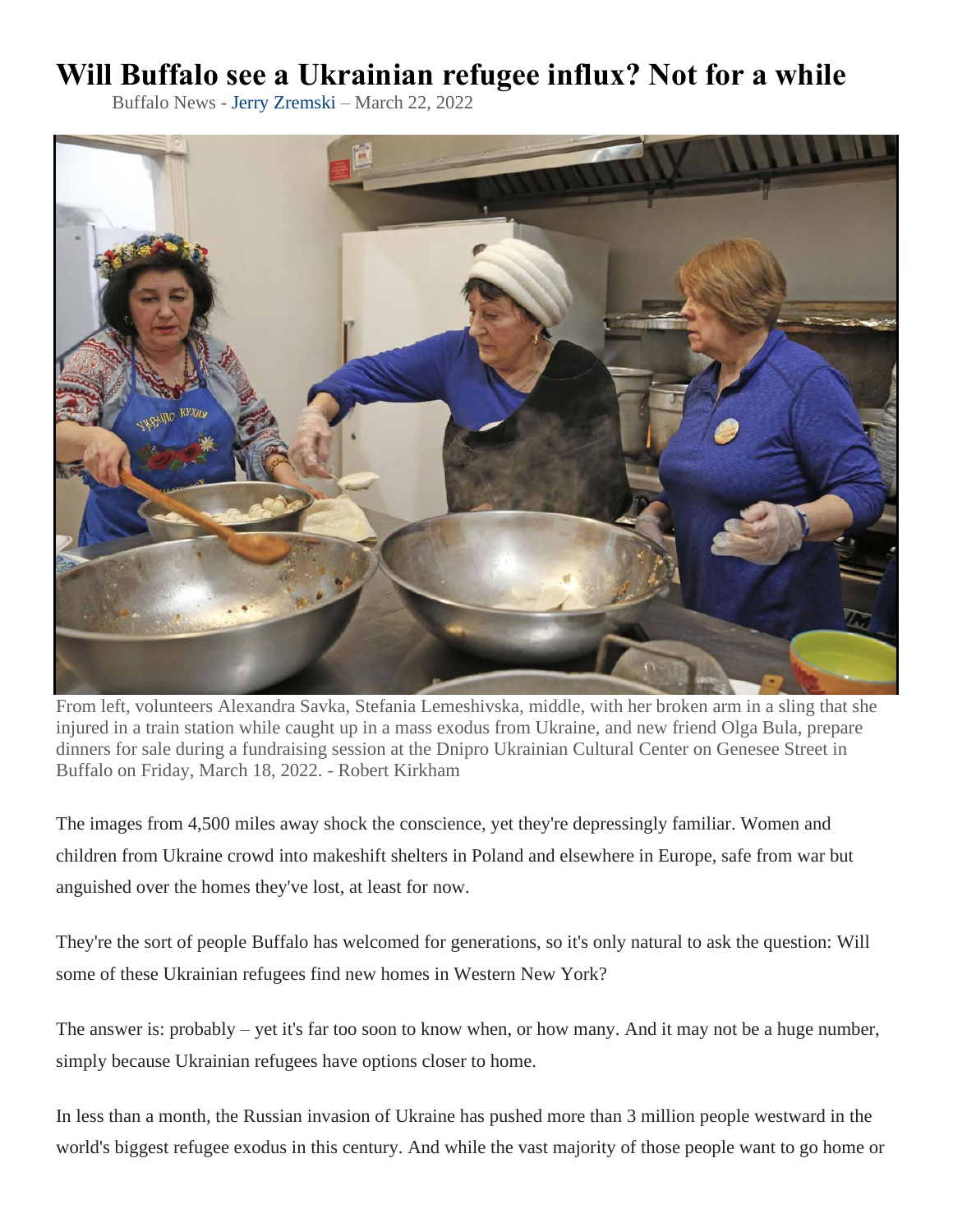settle in Europe, an undetermined number will likely end up settling in the U.S., government officials and refugee resettlement experts said.

"Given the numbers that we're looking at, there is almost certainly going to be an interest, a demand on countries far from Europe – including the United States – to take people in," Secretary of State Antony Blinken said in response to a question from The Buffalo News last week.

Saying the U.S. is particularly interested in helping families reunite, Blinken added: "I expect that we'll have more to say about that in the coming days as we really plunge into this, but we're determined to do our part in showing that we're a place of refuge and welcome as well – and particularly because there are such strong Ukrainian-American communities here. I know that people would be very welcoming."

One of those places, of course, is metro Buffalo. According to Emil Bandriwsky, president of the Dnipro Ukrainian Cultural Center on Genesee Street, about 20,000 people of Ukrainian descent live in the Buffalo area. Home to several Ukrainian churches as well as two such cultural centers, Buffalo will be a welcoming place for Ukrainian refugees who choose to come to America, he said.



*Emil Bandriwsky, right, president of the Dnipro Ukrainian Cultural Center, speaks with Ba Zan Lin, a Burmese community organizer, during a fundraiser at the DUCC on Genesee Street in Buffalo on Friday, March 18, 2022. - [Robert](https://buffalonews.com/users/profile/Robert%20Kirkham)  [Kirkham](https://buffalonews.com/users/profile/Robert%20Kirkham)*

The Dnipro cultural center had a meeting last week on the refugee issue and 40

people showed up, all of them with relatives who may want to resettle in the U.S., he said.

"In Buffalo, our team has already identified several hundred refugees, potentially," Bandriwsky said.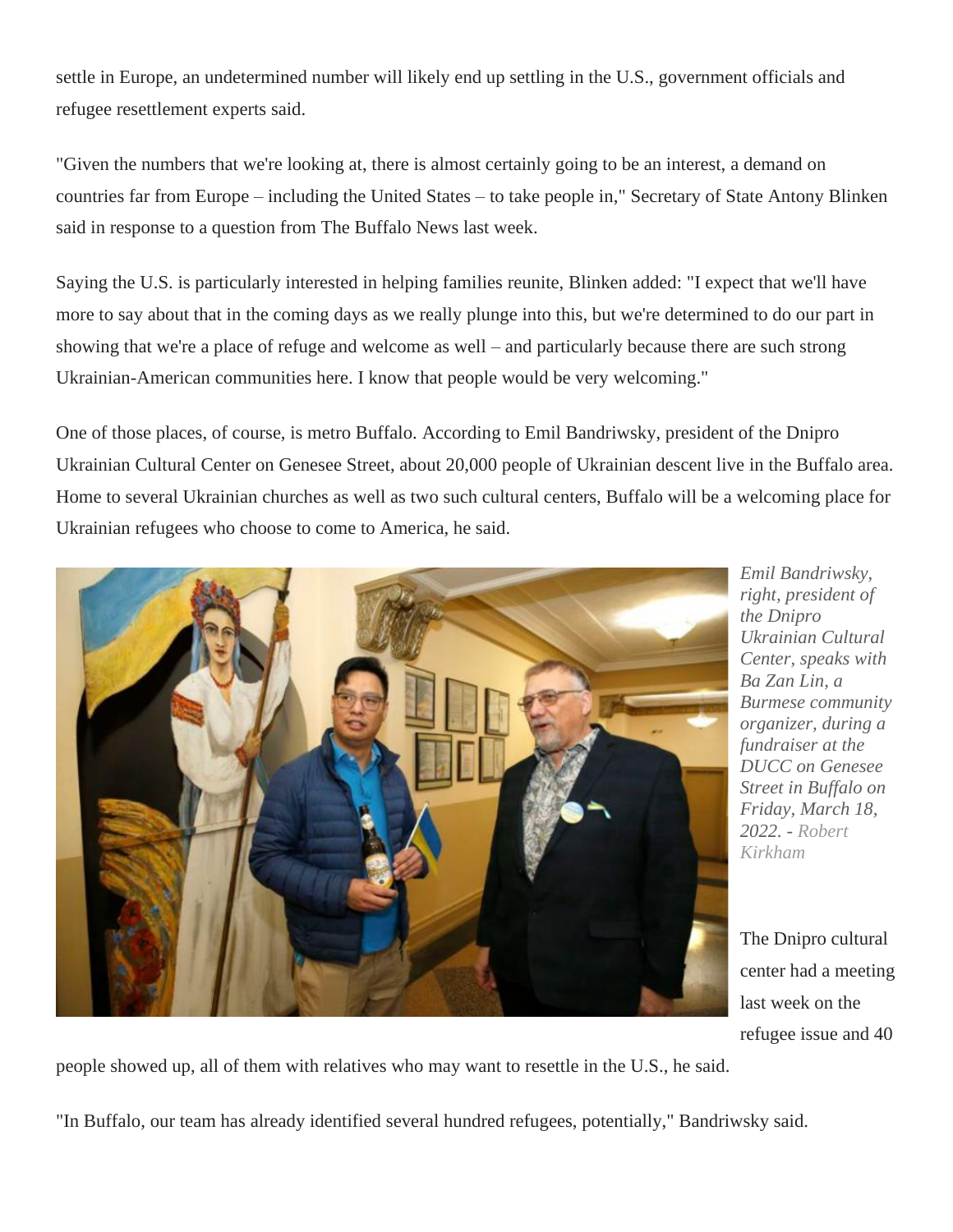What's more, Gov. Kathy Hochul, Erie County Executive Mark C. Poloncarz and Mayor Byron W. Brown all have visited the cultural center to stress that Buffalo welcomes refugees, he said.

"And as we know, the City of Buffalo for the first time in 70 years just had a population increase, and it's primarily because of refugees," Bandriwsky said.

But those refugees – primarily from Burma and several troubled African nations – stand as living proof that it may be a while before large numbers of Ukrainians settle in Buffalo.

They came to America legally under a 42-year-old federal program in which a United Nations agency first deems refugees eligible for resettlement before the U.S. vets them for any health or security concerns. For virtually every refugee, that process takes years.

At this point, Ukrainian refugees don't look like a good fit for that program, especially given the fact that the European Union has granted them the right to live and work in the EU for the next three years, no questions asked.

"All those fleeing Putin's bombs are welcome in Europe," the EU president, Ursula von der Leyen, said in a statement. "We will provide protection to those seeking shelter and we will help those looking for a safe way home."

Blinken said most Ukrainian refugees will want to stay in Europe, given that the vast majority are women and children whose husbands and fathers are fighting the invading Russians.

"They want to stay if they can as close as possible in the hopes that they can be quickly reunited and in the hopes that the war will end quickly and they can go home," he said. "Second, many Ukrainians have family relatives in Europe, and once you're in Europe, you have a fair bit of freedom of movement."

The exception to that, of course, might be Ukrainian refugees who want to reunite with family in America. Some of them may already be in the United States: in fact, the Biden administration recently gave 18-month temporary protected status to 75,000 Ukrainians who were already in the country when the war started.

There's also a longstanding federal resettlement program for persecuted religious minorities to resettle with family in the U.S., and some Ukrainians may be able to come to America under that effort, said Molly Short Carr, CEO of Jewish Family Services of Buffalo and Erie County, one of the region's four refugee resettlement agencies.